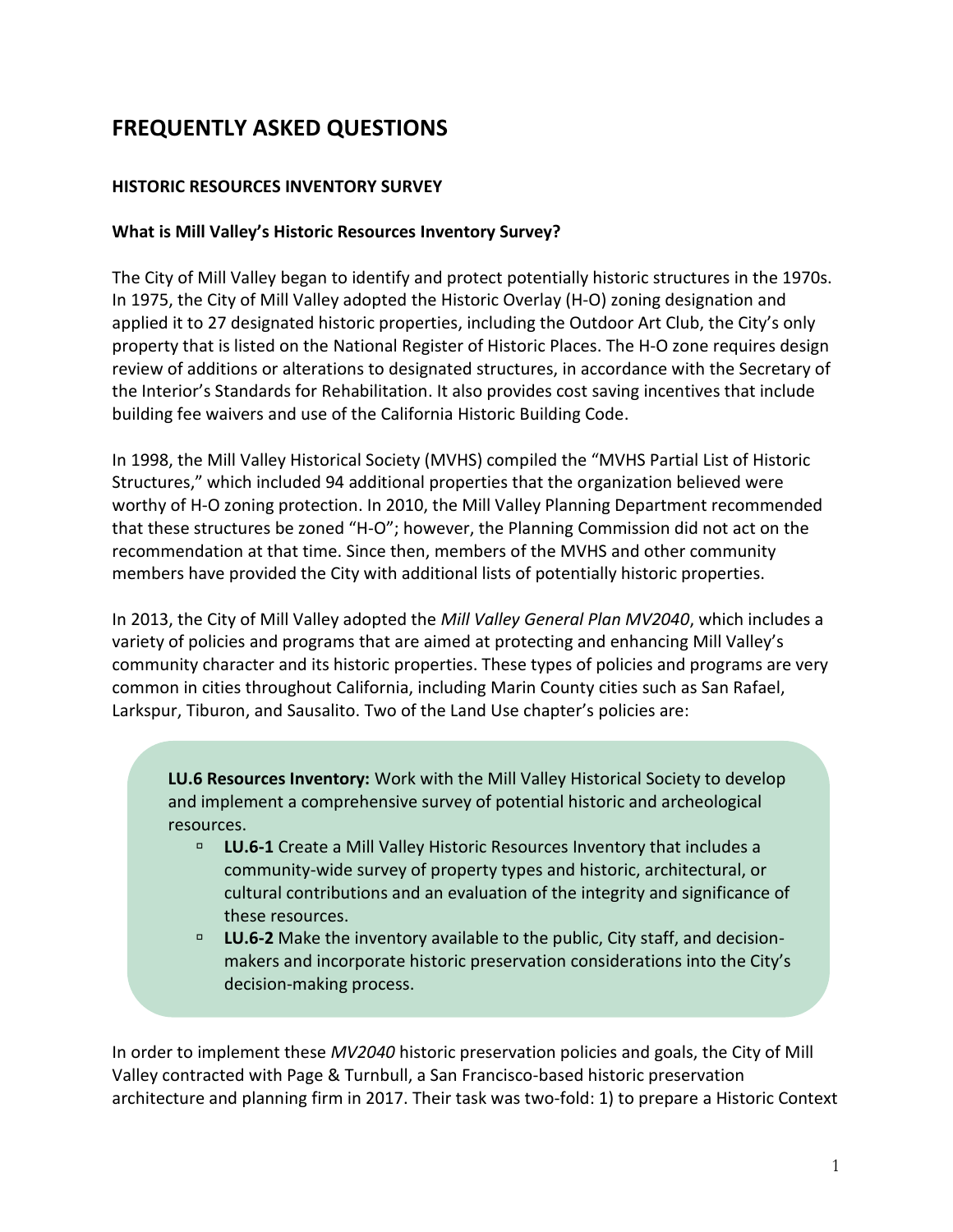Statement, a narrative history of Mill Valley from the perspective of its built environment, and 2) to survey 174 properties identified as potentially historically significant by the Mill Valley Historical Society to determine their integrity and eligibility for listing in the National Register of Historic Places and California Register of Historical Resources. All of the 174 surveyed properties are located within the incorporated boundaries of the City of Mill Valley. Properties that qualified for eligibility were compiled into a Mill Valley Historic Resources Inventory (HRI) list. This list will be available for public review and comment prior to a community meeting, followed by formal review by the Planning Commission and City Council.

An overview of the historic preservation program, including the Draft Historic Context Statement and Historic Resources Inventory is available on the City's website:

# [https://www.cityofmillvalley.org/gov/departments/building/planning/longrangeplannig/histori](https://www.cityofmillvalley.org/gov/departments/building/planning/longrangeplannig/historic_context_statement_survey_update.htm) [c\\_context\\_statement\\_survey\\_update.htm](https://www.cityofmillvalley.org/gov/departments/building/planning/longrangeplannig/historic_context_statement_survey_update.htm)

Historic preservation is at the heart of creating vibrant and meaningful places. Mill Valley's historic buildings and sites represent the community's unique history and physical development over time. They contribute to a strong sense of place and identity for local residents. History and community character are long-held values in Mill Valley. While future development patterns and lifestyles no doubt will change, the city's historic built environment maintains a dependable, expressive connection to its past. Historic preservation does not simply mean keeping old buildings exactly as they were in the past. Rather, contemporary preservation practice includes a dynamic set of considerations—cultural, economic, environmental—that recognize the numerous benefits that come with maintenance and rehabilitation.

## **What is included in the HRI Survey?**

The HRI Survey provides a reconnaissance-level survey of the 174 properties previously identified as having potential historical significance. A reconnaissance-level survey includes taking photographs from the public right-of-way and conducting limited property-specific research, versus an intensive-level survey, which would include a detailed examination and research of the property. Other age-eligible properties in Mill Valley (those that are at least 50 years old) have not been surveyed as part of this process, though they may have historic significance (e.g., associated with a significant person(s), event(s), and/or architecture) and retain the integrity of their original design. Such properties could be surveyed in a future effort.

## **What does historic integrity and significance mean?**

Historic significance and integrity are two interrelated concepts that provide the foundation for identifying historic resources. In order to be an eligible historic resource, a property must be significant within the context of history. Historic context themes often relate to the historic development of a community, such as commercial or industrial activities. They may relate to the occupation of a group, the rise of an architectural movement, the work of a master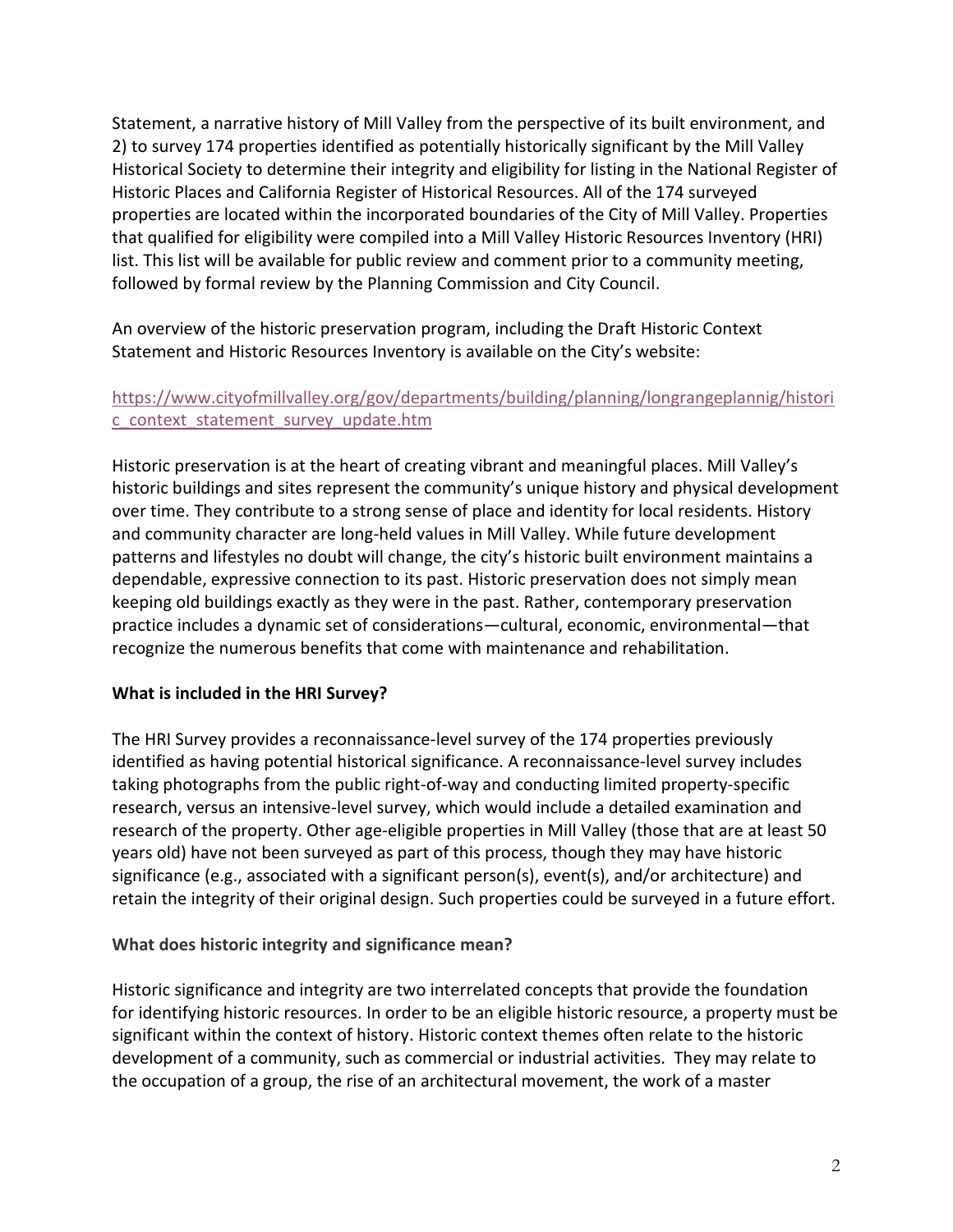architect, specific events or activities, or a pattern of physical development that influenced the character of a place at a particular time in history.

Historic integrity has very specific connotations regarding historic properties. Historic integrity is the ability of a property to convey its significance from the past through its physical characteristics. [Historic integrity](http://www.nps.gov/history/nr/publications/bulletins/nrb34/nrb34_8.htm) is the composite of seven qualities: location, design, setting, materials, workmanship, feeling, and association.

# **How was the HRI Survey conducted?**

Mill Valley's HRI Survey was undertaken using the previously identified list of properties, Geographic Information System (GIS) data, field observation, and the Historic Context Statement, among other information. In order for these properties to qualify as historic resources, they needed to meet evaluation criteria as well as retain sufficient integrity to convey their significance today. Page & Turnbull's evaluation began with a visual survey from the public right-of-way of all 174 buildings to narrow down those that retained integrity and should be considered for historic significance, using the integrity thresholds outlined in the HCS. As part of the analysis, the 174 properties were photographed from the sidewalk or street.

The Historic Context Statement was then used to evaluate the historic significance of buildings that retained integrity using eligibility criteria for the National Register of Historic Places and the California Register of Historical Resources. All surveyed properties were documented in a survey database, which includes information about their appearance, historic context, and evaluation of significance. The methodology for the survey and the survey results were summarized in a Survey Report, which will be released for public review and comment in draft form.

# **How does inclusion in the Historic Resource Inventory affect my ability to remodel my property?**

In Mill Valley, major remodels (interior or exterior) of all buildings require a building permit. Extensive exterior changes of buildings also require Design Review permit approval. The California Environmental Quality Act (CEQA) and the Mill Valley Municipal Code are the regulatory documents that guide the treatment of historic properties in Mill Valley. Interior alterations are typically not under CEQA purview, particularly in the case of private residences, unless the interiors are publicly accessible and considered historically significant.

According to CEQA, all buildings constructed over 50 years ago that possess architectural or historical significance may be considered potential historic resources, and proposed changes to these buildings may require some level of environmental review. CEQA review is a statemandated process that, in part, determines whether a building is or is not considered a historic resource, and whether the proposed changes will have a negative impact on the resource.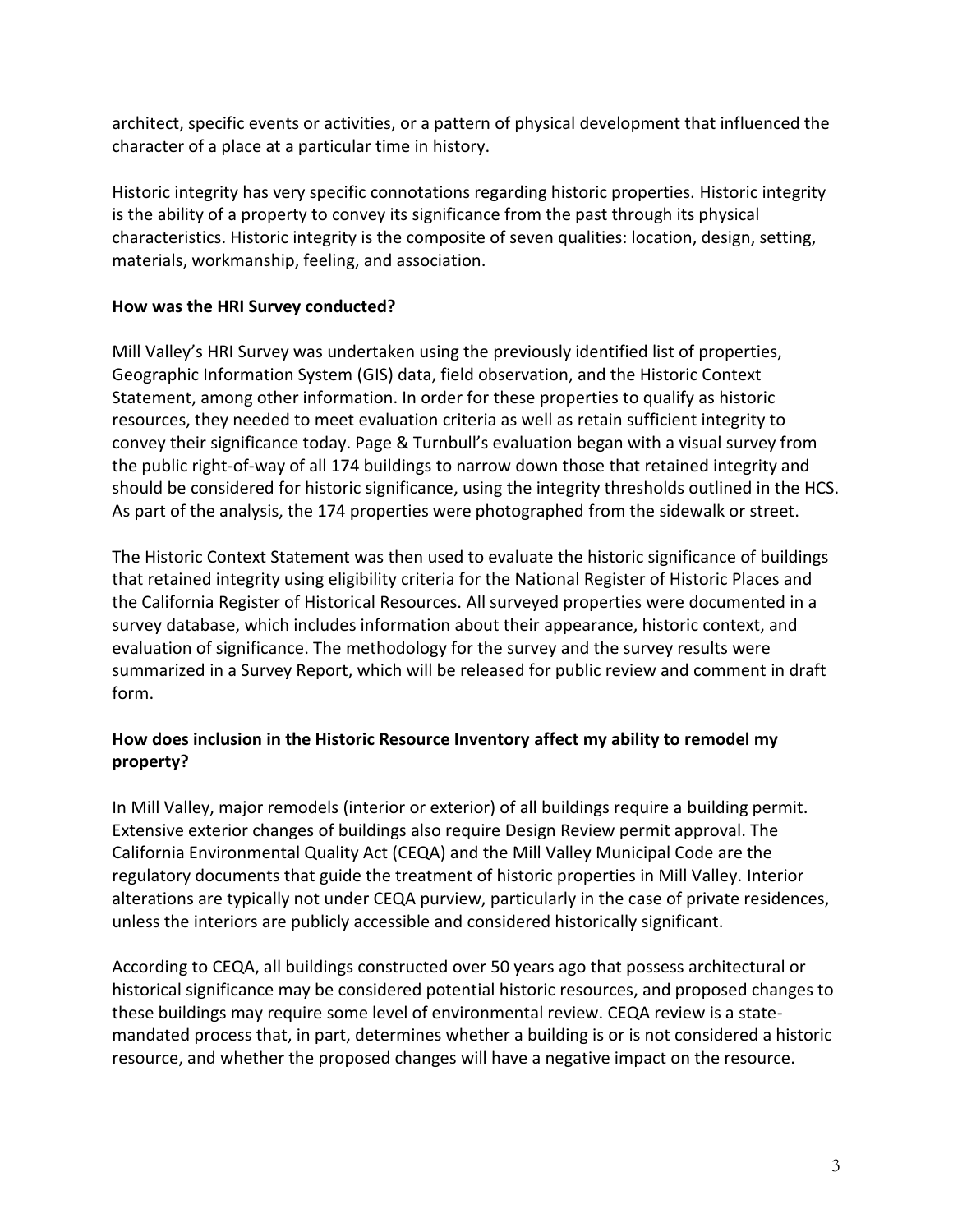In the CEQA review process, a Historic Resource Evaluation (HRE) may be required to determine whether the property has historic significance and retains integrity of design. In addition, if the structure is a historic resource, the HRE analyzes the project design for the potential to cause a negative impact. Development projects that are designed to be sensitive to the historic character of the property will receive a Categorical Exemption (Cat. Ex.), which means that no further environmental review is required, while projects that introduce a large amount of change, including demolition, could require more intensive environmental review. More information about the CEQA environmental review process as it relates to historic buildings is located at the California Office of Historic Preservation website: [http://ohp.parks.ca.gov/?page\\_id=21721](http://ohp.parks.ca.gov/?page_id=21721).

The Mill Valley Municipal Code includes requirements for Design Review of certain types of development projects as well as the Historic-Overlay Zoning designation, which applies to specific historic properties.

Properties that are included in the HRI follow the same Building Permit and Design Review process as non-listed properties. However, there are potential benefits to being included in the HRI when remodeling, such as a more streamlined CEQA review process and Building Permit process, which are outlined in the following FAQ.

## **How does inclusion in the Historic Resource Inventory benefit property owners?**

Properties that are included in the HRI have the benefit of a potentially shorter and less expensive CEQA review process because only the proposed project must be evaluated, not whether the structure *is* a historic resource. Thus, a more limited HRE could be completed in less time. The HRE would summarize the structure's significance, include limited propertyspecific research, and outline character-defining features that will assist a historic preservation professional to analyze the proposed project pursuant to CEQA.

In addition, owners of qualified historic buildings have the opportunity to use the [California](http://www.ohp.parks.ca.gov/?page_id=21410)  [Historical Building Code](http://www.ohp.parks.ca.gov/?page_id=21410) (CHBC) when maintaining or remodeling a building. The CHBC is a more flexible alterative to the California Building Code (CBC) for the preservation or rehabilitation of buildings designated as "historic." These regulations are intended to facilitate repair or accommodate a change of occupancy so as to preserve a historic resource's original or restored architectural features. Issues addressed by the CHBC include: use and occupancy; means of egress; archaic materials and methods of construction; fire protection; alternative accessibility provisions; mechanical, plumbing, and electrical requirements; and alternative structural regulations. These more flexible provisions of the CHBC can result in significant time and cost savings to the property owner.

#### **Will listing on the City of Mill Valley's HRI affect my property tax?**

No. The HRI is not used for tax assessment purposes. However, some jurisdictions develop programs to provide property tax relief for owners who maintain their historic properties, such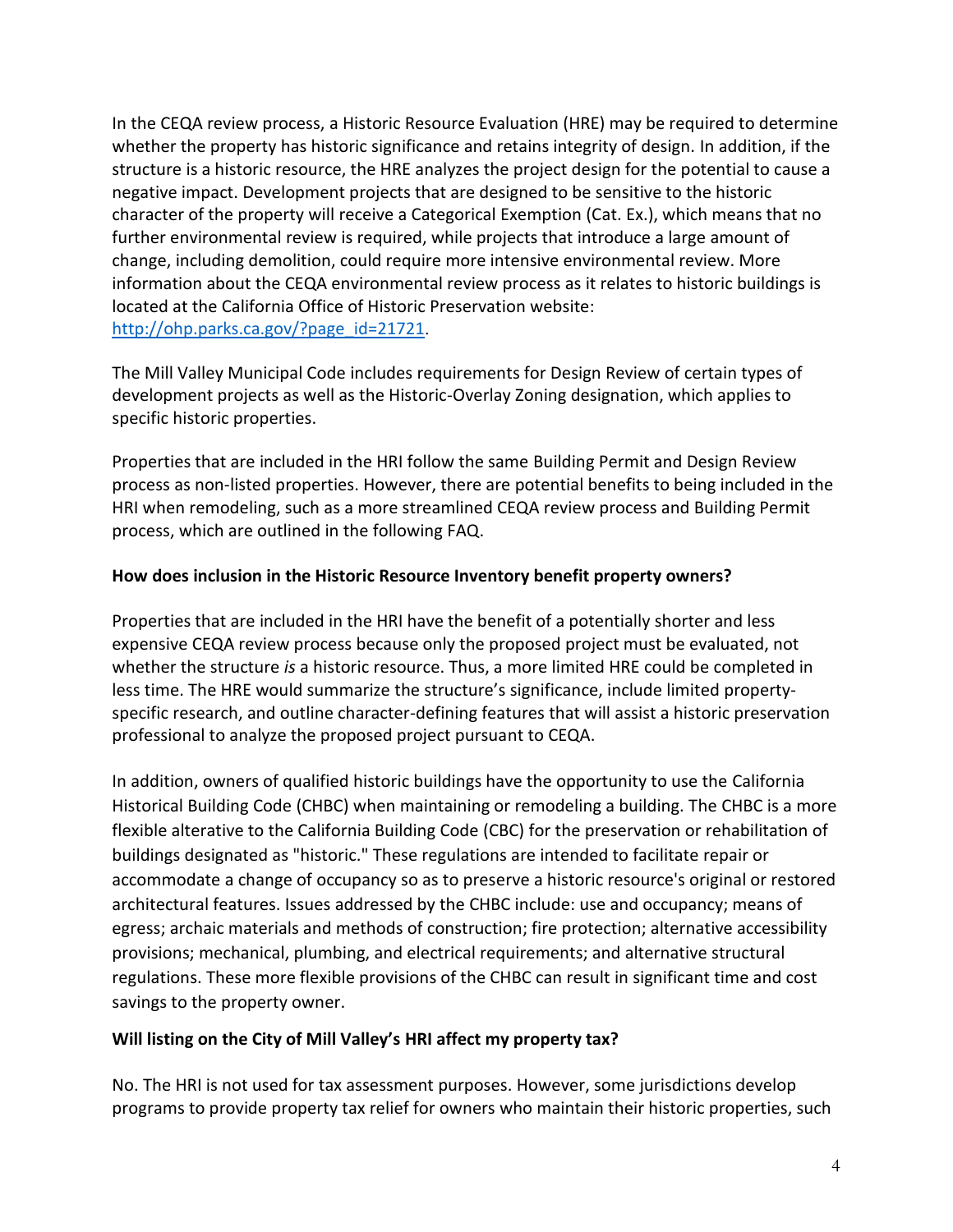as the [Mills Act program.](http://www.ohp.parks.ca.gov/?page_id=21412) The Mills Act Program is a state law that cities can choose to implement, which allows the city to enter into a contract with the owners of historic buildings; the contracts provide a reduction of property taxes in exchange for the continued preservation of the property. Properties that are identified as eligible for listing in the National Register of Historic Places and that will be used for a business or other income-producing purpose may also be able to apply for **Federal Historic Rehabilitation Tax Credits**.

It is also worth noting that concern about negative economic effects is often raised when discussing historic preservation. However, many studies have shown a direct correlation between the creation of historic preservation programs and policies and a long-term increase in property values. A sampling of articles and resources on the topic are located here: [http://www.sohosandiego.org/resources/historicvalues.pdf;](http://www.sohosandiego.org/resources/historicvalues.pdf) [https://pdfs.semanticscholar.org/e8e5/f6506c288db4b4b4f914037096499d7e7302.pdf;](https://pdfs.semanticscholar.org/e8e5/f6506c288db4b4b4f914037096499d7e7302.pdf) <https://www.achp.gov/initiatives/community-revitalization-economic-benefits/area-studies>

#### **My property is not listed on the HRI. Does that mean my building is not historic?**

No. The vast majority of buildings in Mill Valley have not been surveyed, documented, or listed as historic resources. However, according to the California Environmental Quality Act (CEQA), all buildings constructed over 50 years ago may be historical resources and proposed alterations require some level of environmental review.

## **My property is not listed on the HRI, but I think that it may qualify as a historic resource and I'm interested in having it listed. What can I do to seek listing?**

The Mill Valley Planning Department would be happy to consider additional properties for inclusion in the HRI. Please contact Lisa Newman, Senior Planner via phone 415.388.4033 x 4811 or email [lnewman@cityofmillvalley.org](file:///C:/Users/lnewman/AppData/Local/Microsoft/Windows/Temporary%20Internet%20Files/Content.Outlook/4Q05H9NZ/lnewman@cityofmillvalley.org) to discuss.

#### **When will the HCS and HRI Survey be completed?**

The HCS went through a public review and comment period in May and June 2018 and received a recommendation for approval by the Planning Commission on June 26, 2018.

The Draft HRI Survey Report is available for public review and comment prior to Community Meeting scheduled on November 9, 2020. The Community Meeting will be followed by public hearings before the Planning Commission and City Council in 2021. Visit the project website for more information and updates: [\(http://www.cityofmillvalley.org/historic\)](http://www.cityofmillvalley.org/historic).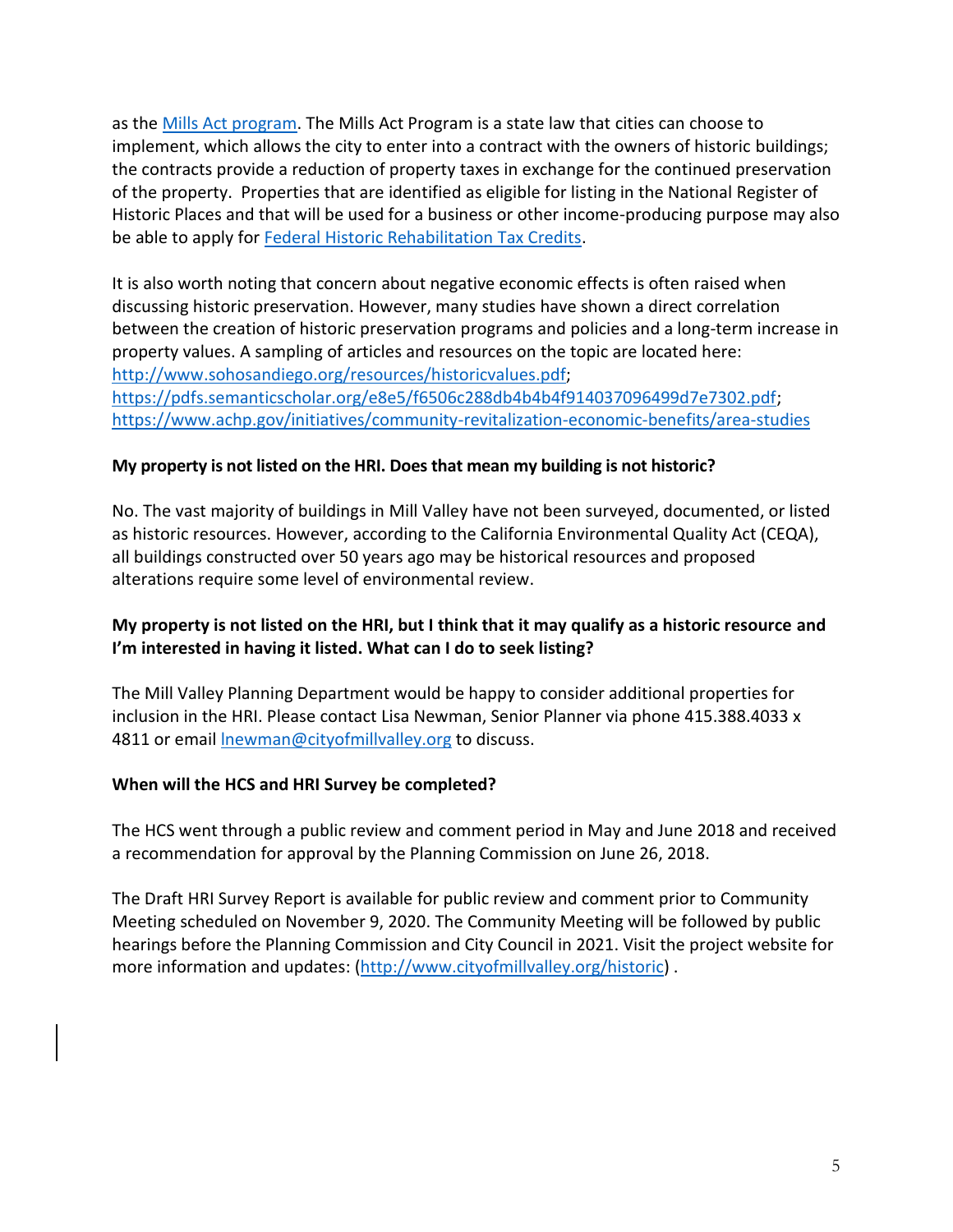## **HISTORIC CONTEXT STATEMENT**

#### **What is a Historic Context Statement?**

A Historic Context Statement (HCS) is a specialized historic study. It focuses on the physical development of an area—how and why it developed, what types of properties characterized that development, and whether or not they may be historically significant. An HCS identifies significant themes, patterns and property types, so that interested parties can recognize the forces that shaped the built environment over time. This provides a framework that helps in the identification, evaluation, and treatment of historic properties.

#### **What is the purpose of an HCS?**

In 2013, the City of Mill Valley adopted the *Mill Valley General Plan MV2040*, which includes a variety of policies and programs that are aimed at protecting and enhancing Mill Valley's community character and its historic properties. The HCS fulfills Land Use Element Policy LU.8: *Promote education about and greater appreciation of historic preservation*.

The HCS achieves this General Plan policy by helping the community to:

- better understand historic properties, even in the absence of comprehensive knowledge about specific buildings
- establish preservation goals and strategies
- support the update of the City's informal inventory of historic properties
- provide the basis for future preservation planning decisions & programs

#### **What is not included in an HCS?**

An HCS is a summary of an area's physical development. It is not intended to be a comprehensive community history, nor does it evaluate the significance or eligibility of individual properties to be considered historic resources.

#### **Who uses the HCS?**

The HCS may be used by anyone. It is intended to help property owners, members of the community, architects, historic resources planning consultants, city planners, and decisionmaking bodies such as the Planning Commission, recognize and consider protection of historic properties.

#### **Can the HCS tell me when my property was built?**

Generally speaking, the HCS does not provide specific construction dates for particular properties. However, it can help you focus on the period when your property was constructed. By reading about the property types and architectural styles that are associated with different periods of development in Mill Valley, you should be able to make an educated guess about when your property was built.